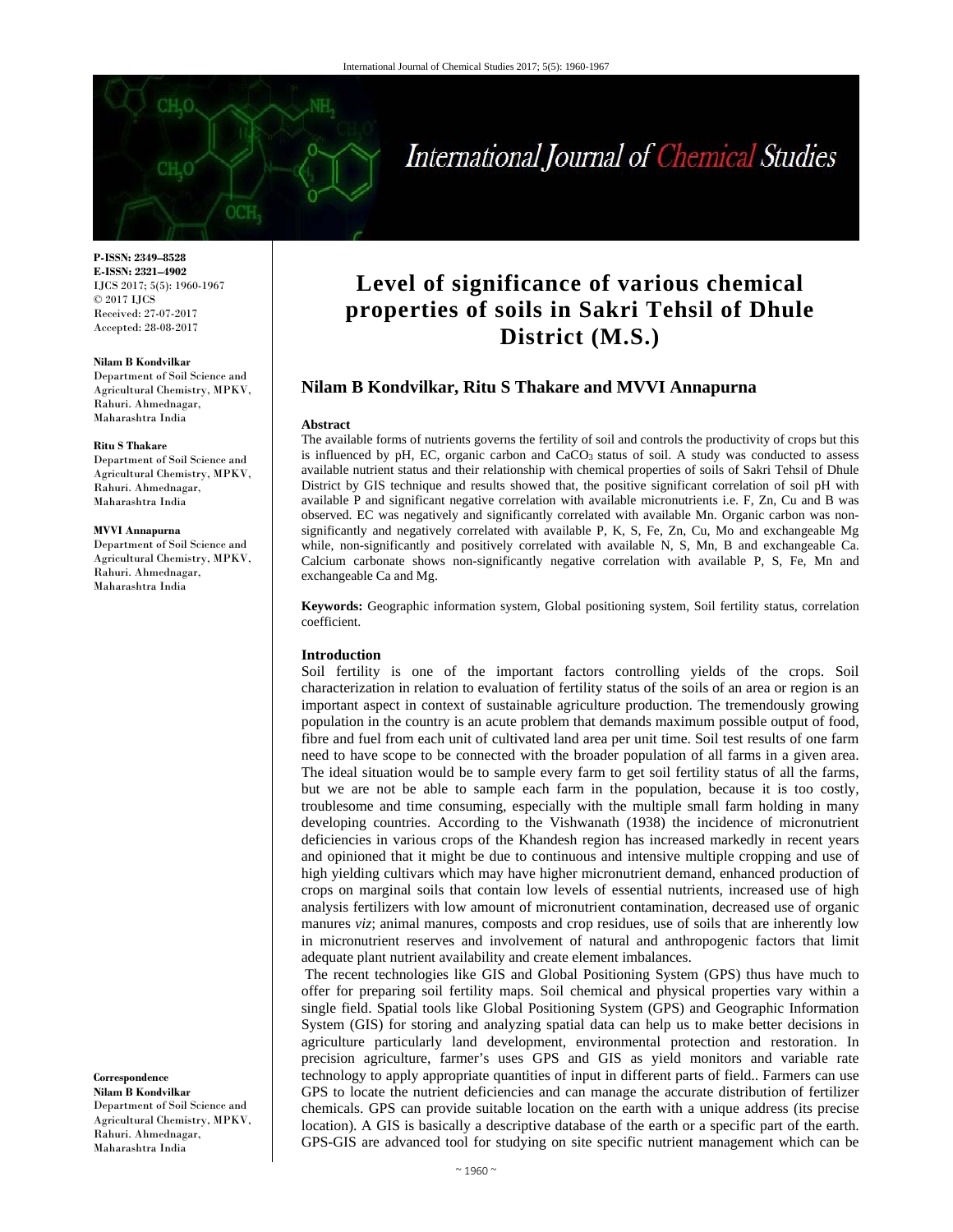efficiently use for monitoring soil fertilization in Sakri Tehsil of Dhule district (M.S.) and would be useful for ensuring balanced fertilization to crops.

# **Material and Methods**

# **Study area**

Sakri Tehsil is located in between 20°59'0'' North latitude and 74°19'0" East longitude. The total geographical area of Sakri Tehsil is 2, 44,110 ha. Sakri Tehsil is situated at the western side of Dhule city, about 55 km away from Dhule city coinciding with Nashik and Nandurbar District. (fig 1).



**Fig 1:** Location of Sakri Tehsil



**Fig 2:** Base map of Sakri Tehsil

#### **Geology**

Soils are resultant of the igneous rocks *viz*. basalt (Deccan trap) which is basic in nature containing mainly feldspars (plagioclase), augite and small amount of titaniferrous magnetite mineral. In the vesicular rocks cavities are filled with minerals like zeolite and quartz and the soils are black, medium black, shallow, red and calcareous types having different depth and profiles which occupies area in hectors as follows 108724 ha in Black soil, 72483 ha in Red soil, 28983 ha in Sandy loam and 31421 ha other types.

# **Hydrology**

The well and Dam are the main sources of irrigation in Sakri Tehsil. Jamkhedi, Burai and Akkalpada dams are present in the tehsil. Total area under irrigation is 22,374 ha. Total rainfed area is 95426 ha. Area under well irrigation is 78.48 per cent and area under surface irrigation is 21.56 per cent

### **Climate**

The climate of Sakri Tehsil is warm and dry. Agroclimatically, Sakri comes under

- 1. Scarcity zone: Scarcity includes eastern part of Sakri having erratic rainfall 500 mm and light tone medium soils*.*
- 2. Transition II: Western part of Sakri Tehsil having 700- 750 mm rainfall and light to medium soil.

The average annual rainfall is 576 mm out of which 75 per cent rainfall is received in monsoon period, 17 per cent is received in post monsoon period and 8 per cent is received in pre monsoon period. About 65 per cent of the annual rainfall is received in July and August. In the remaining period there is practically a dry spell with abundant sunshine and clear sky. Very scanty but occasional rains are during summer season and hence, assured irrigation facilities are needed for growing summer crops. The annual average maximum and minimum temperature was  $42^{\circ}$ C and 6.5°C, respectively. The area therefore, qualified for "hyperthermic" temperature regime.

## **Land use and natural vegetation**

The total geographic area of Sakri Tehsil is 2, 44,110 ha. Area under forest, area under cultivation, area not available for cultivation, fallow land and area not cultivated other than fallow in per cent to the total geographic area is 30.18, 45.59, 11.85, 1.78 and 10.60 per cent, respectively.

The main agronomical crops are grown in kharif season viz. cotton, sorghum, bajra, maize, soybean, green gram, red gram. The crops are grown in rabi season viz. wheat, maize, gram and chilli etc. The area under kharif and rabi season are 76,547 and 24,574 ha, respectively. The main horticultural crops viz., fruits like papaya, banana, ber, custard apple, pomegranate, citrus, guava, lemon and vegetables are onion, chilli, etc. The area under fruits and vegetables is 4,150 and 3,800 ha, respectively. The natural vegetation consists of dry deciduous tree species (Eucalyptus, Neem etc.). Other trees like Dhawada, Shisam, Khair, Tendu, Palas, Anjan, and Bamboo are observed in this region.

## **Physiography**

Study region represents varied topographical features and landscape. Most part of the Sakri Tehsil is occupied by Dhanora and Galana hills. Kondaibari and Lalingbari are major ghats in the study region

## **Methodology**

## **Soil sample collection and analysis**

A systematic survey was carried out and a surface (0-22.5 cm depth) soil samples were collected from 225 sites of 75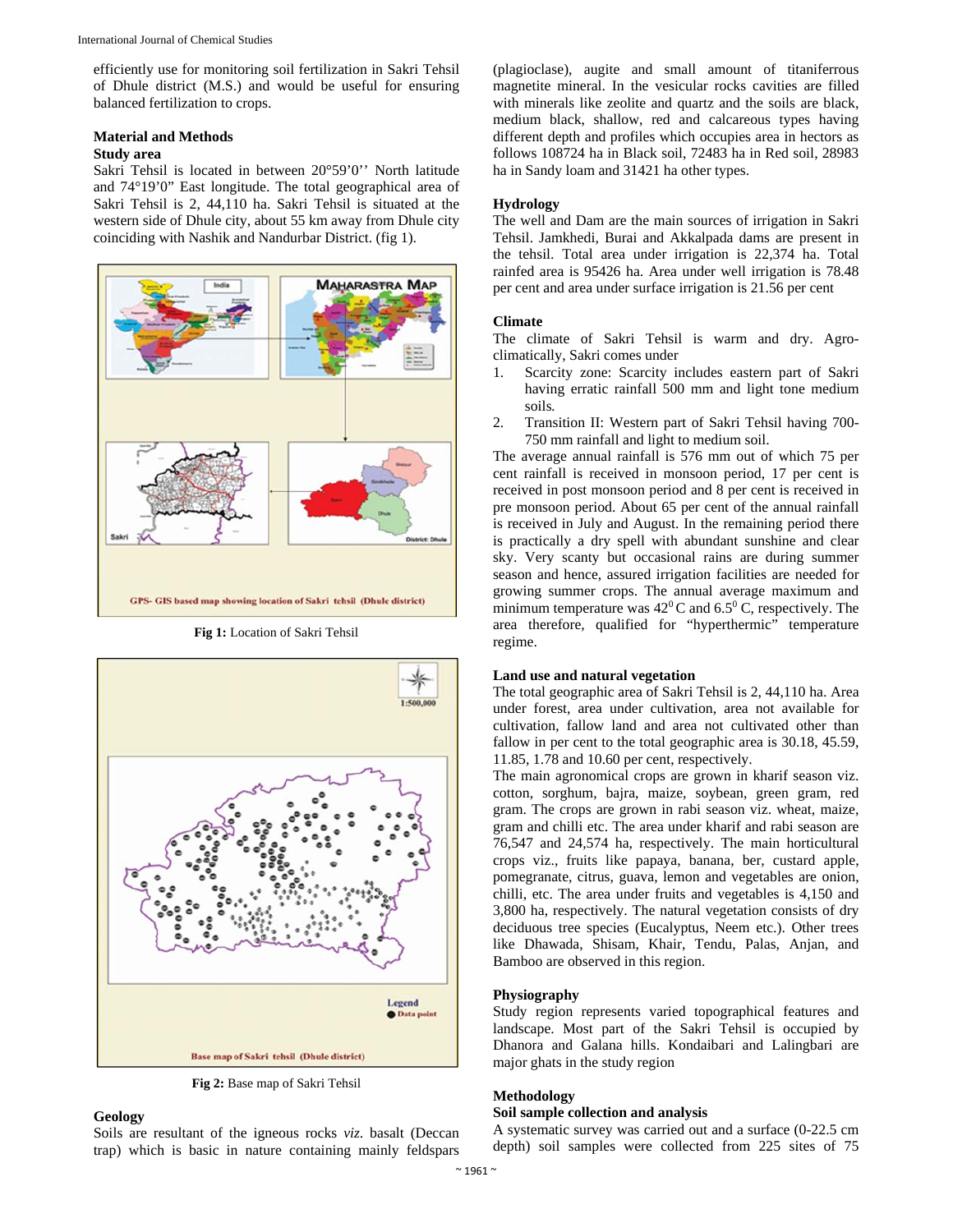villages. Three soil samples of soil order shallow, medium and deep (Entisols, Inceptisols and Vertisols) from each village following the standard procedures of soil sample collection. The exact sample location was recorded using a GPS. (fig 2).

Soil samples were analyzed for chemical characteristics by following standard analytical techniques. Soil reaction was determined in 1:2.5 suspension using standard pH meter by potentiometry (Jackson, 1973)<sup>[17]</sup>. The electrical conductivity was determined by 1:2.5 suspension using EC meter by Conductometry (Jackson, 1973)<sup>[17]</sup>. Soil organic carbon was estimated using the wet oxidation method (Nelson and Sommer, 1982) and  $CaCO<sub>3</sub>$  is determined by Acid neutralization metod by Alison and Moodie (1965) [3].

Soil available N determined by Modified alkaline permanganate Subbiah and Asija (1956) <sup>[36]</sup>, available P by 0.5M NaHCO<sub>3</sub> (Watanabe and Olsen, 1965)<sup>[38]</sup> and available K by Flame Photometer (N*N*NH4OAc pH (7.0), (Jackson, 1973)<sup>[17]</sup>. Available S determined by 0.15% CaCl<sub>2</sub> extractable method by William and Steinberg (1969) and exchangeable Ca and Mg determined by Versenate titration method given by Hoffman and Shapiro  $(1954)$ <sup>[14]</sup>.

DTPA-extractable micronutrients Fe, Mn, Zn and Cu were extracted from the soil samples by 0.005M DTPA at pH 7.3 according to Lindsay and Norvell (1978) [19] and the concentration of the micronutrients was estimated by atomic absorption spectrophotometer (AAS). While, B determined by Azomethine-H method (Bingham, 1973) [6] Mo estimated by AB-DTPA method given by (Soltanpour and Schwab, 1977) [34].

## **Statistical analysis**

The soil chemical properties data were statistically analyzed by using standard statistical methods given by Panse and Sukhatme (1985) [27].

#### **Result and Discussion Physico-chemical properties**

The pH ranges from 5.70 to 8.37. The mean of pH was 7.79, were slightly acidic to moderately alkaline in reaction. The data indicate that soils were slightly to moderately alkaline and slightly acidic in respect of soil reaction which appeared to be influence of parent material, rainfall and topography. Similar nature of observation for soil pH were also recorded by Mahashabde and Patel (2012)<sup>[20]</sup> in soils of Shirpur Tehsil of Dhule District. The EC was ranged from 0.11 to 0.97 dSm-1 with mean value was  $0.28 \text{ dSm}^{-1}$ . It is observed that all  $225$ soils (100%) were non saline in nature. The normal values of EC are recorded for upstream and topographically higher areas can be attributed to the rolling topography relatively higher gradient, seasonal irrigation and alternating cropping pattern. (Deshmukh, 2012) <sup>[10]</sup>. The organic carbon content ranged from 2.10 to 9.30 g kg<sup>-1</sup> with the mean of 5.56 g kg<sup>-1</sup> and calcium carbonate were ranged from 1.25 to 19.5 per cent with an average of 8.15 per cent. The soils were low to high in organic carbon and moderate to very high in calcium carbonate. The very low OC content of these soils may be attributed to the poor vegetation and high rate of organic matter decomposition under hyper-thermic temperature regime which leads to extremely high oxidizing conditions and the calcareousness of soils are common feature in soils of arid and semiarid climate particularly in Vertisols (black soils) due to precipitation of carbonates and bicarbonates under water stress. The results confirm the findings for organic carbon by Ghuge (2002) [13] in Vertisols, Inceptisols and Entisols of Ujana (Ahmadpur), Chaudhari and Kadu (2007) [8] in soils of Dhule Tehsil of Dhule District The similar nature of observation for  $CaCO<sub>3</sub>$  in soils of Shevgaon Tehsil of Ahmednagar District were reported by Dhage *et al*. (2000) [11].



Fig 3: pH and Electrical Conductivity (dSm<sup>-1</sup>) status of Sakri Tehsil



**Fig 4:** Organic Carbon (g kg<sup>-1</sup>) and CaCO<sub>3</sub> (%) status of Sakri Tehsil

## **Primary nutrients**

The available nitrogen values in soils varied from 87.81 to 279.06 kg ha-1 with an average of 174.92 kg ha**-**<sup>1</sup> , available phosphorus in soils were ranged from 4.57 to 22.96 kg ha-1 with an mean value of  $14.76$  kg ha<sup>-1</sup> and available potassium in soils was ranged from  $154.8$  to  $560 \text{ kg}$  ha<sup>-1</sup> with an average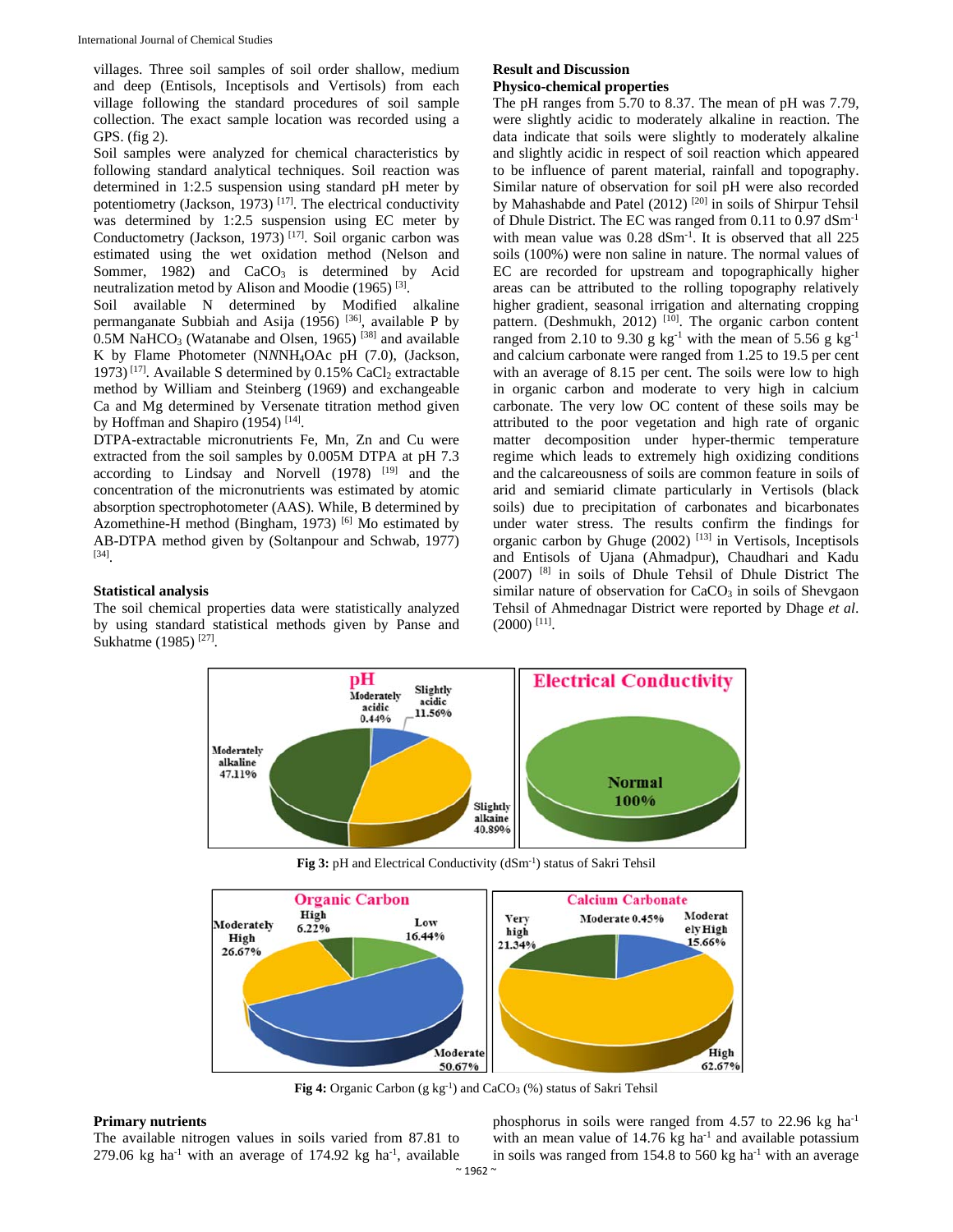of 346.73 kg ha-1. The soils were categorized as very to low in available nitrogen, very low to moderately high in available phosphorus and moderate to very high in available potassium, The similar results were recorded by Singh and Rathore

(2013) [33] in soils of Aravalli mountain ranges and Malwa plateau of Pratapgarh, Rajasthan, Chase and Singh (2014) [7] at Khonoma, Nagaland and Shinde and Phalke (2013) [31] at soil from Godavari basin of Beed, Maharashtra.



Fig 5: Available Nitrogen and Phosphorus (kg ha<sup>-1</sup>) status of Sakri Tehsil



**Fig 6:** Available Potassium (kg ha<sup>-1</sup>) status of Sakri Tehsil

#### **Secondary nutrients**

The exchangeable calcium in soils ranged from 20.58 to 46.50 cmol (p+) kg<sup>-1</sup> with an average of 27.92 cmol (p+) kg<sup>-1</sup>, exchangeable magnesium in soils were ranged from 10.73 to 36.07 cmol (p+) kg<sup>-1</sup> with an average of 16.86 cmol (p+) kg<sup>-1</sup> and available sulphur in soils ranged from 8.13 to 45.25 mg kg-1 with an average of 23.93 mg kg-1. The soils of Sakri Tehsil were sufficient in exchangeable calcium and magnesium. However, out of all soil samples 93.33 per cent soils were sufficient and 6.67 per cent were deficient in available sulphur. The similar results were observed by Prasad *et al*. (2006) in swell-shrink orange cropped soils of Nagpur District, Nayak *et al.* (2006)<sup>[24]</sup> in swell and shrink soils of Vertisol order in Vidarbha and Patel *et al.* (2014)<sup>[28]</sup> at different villages of Kutch District of Gujrat.



Fig 7: Exchangeable Ca and Mg [cmole(p<sup>+</sup>)kg<sup>-1</sup>] status of Sakri Tehsil



**Fig 8:** Available Sulphur (mg kg-1) status of Sakri Tehsil

#### **Micro nutrients**

The available Fe in soils was rambled from 1.20 to 17.97 mg  $kg<sup>-1</sup>$  with an average of 8.47 mg  $kg<sup>-1</sup>$ . Out of the total soil samples, 40.89 per cent were deficient and 59.11 per cent sufficient in available Fe. The majority of soils of this region were sufficient in Fe, this might be due to availability of Fe under slightly acidic condition. The availability of Fe is due to organic matter content and in some content due to lack of moisture. The deficiency in some area might be due to excess of pH in soil. The similar trend of Fe was reported by Dhage et al. (2000)<sup>[11]</sup> in soils of Shevgaon Tehsil of Ahmednagar, Balpande *et al.* (2007) <sup>[5]</sup> in grape growing soils of Nashik District, Maharashtra.

The available manganese in soils was rambled from 2.04 to 6.60 mg kg<sup>-1</sup> with an average of 3.15 mg kg<sup>-1</sup> while, Sakri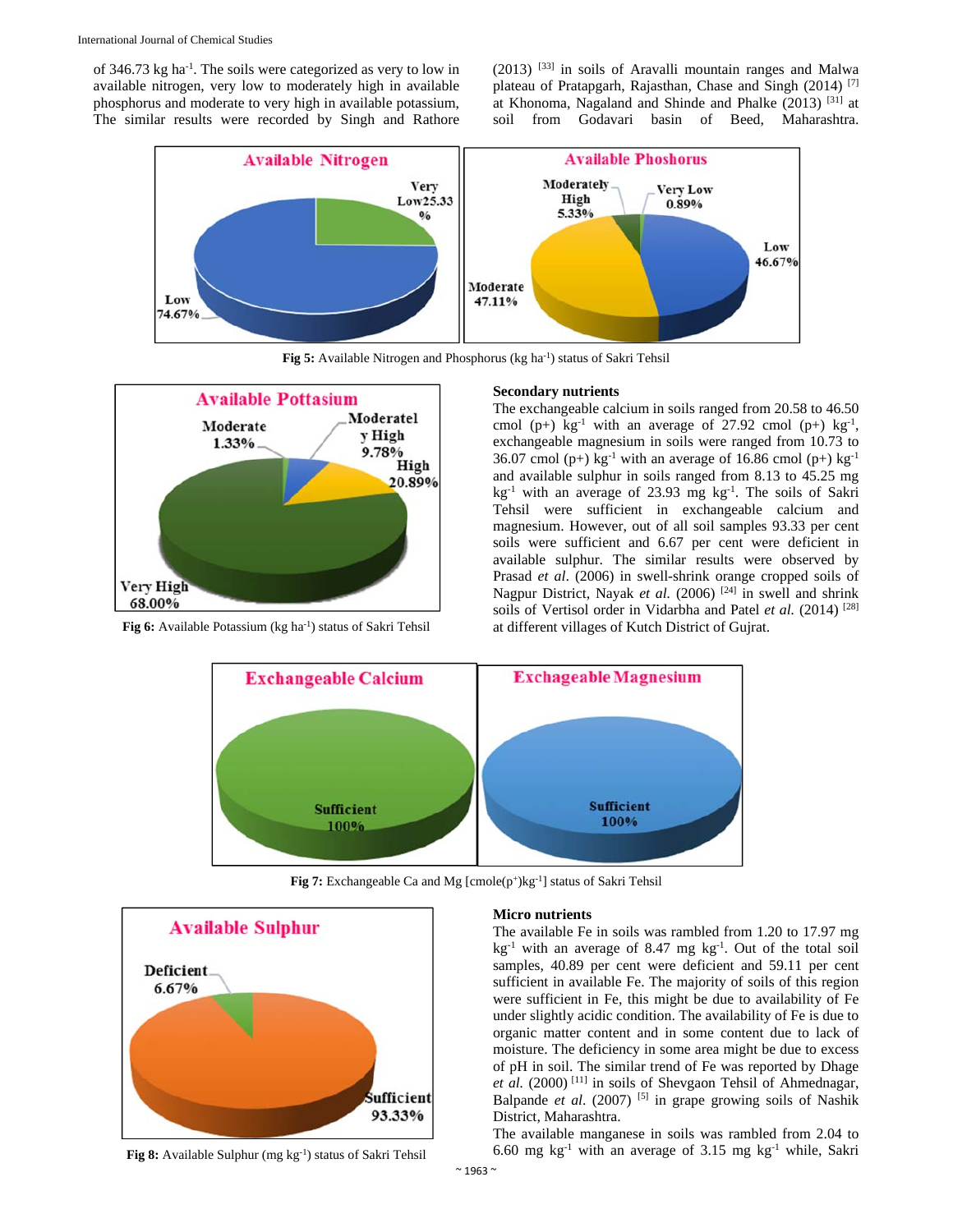Tehsil are sufficient in manganese content. The sufficiency of available Mn might be due to high organic matter content under optimum soil reaction. The similar observations were also reported by Ram  $(1999)$ <sup>[30]</sup> in soils of Bundelkhand (U.P), Dwivedi *et al* (2005)<sup>[12]</sup> in soils of cold arid region of Ladakh.

The available zinc in soils was rambled from 0.10 to 1.51 mg kg-1 with an average of 0.64 mg kg-1. Whereas 36.11 per cent soils were sufficient and 36.89 per cent soils were deficient in Zn. The deficiency of available zinc might be due to low organic matter content in soil. Minakshi *et al*. (2005) [22] recorded the similar trends of DTPA Zn status in soils of Patiala District, Nagendran and Angayarkanni (2010) [23] in soils of Cumbum valley (Tamilnadu).

The available copper in soils was varied from 0.29 to 3.93 mg  $kg<sup>-1</sup>$  with average value of 2.52 mg kg<sup>-1</sup>. Data indicated that 100 per cent soils of Sakri Tehsil were sufficient in Cu content. The data indicate the sufficiency of Cu soils might be due to interactive effect of soil properties like pH, EC and OC which have managing role in the availability of Cu. Similar results were observed by Venkatesh *et al.* (2003)<sup>[37]</sup> in soils of various land use system of Meghalaya and Patil and Mukhopadhyay (2010)  $^{[29]}$  in soils of West Bengal.

The available boron in soils rambled from 0.05 to 0.84 mg kg-<sup>1</sup> with an average of 0.56 mg kg<sup>-1</sup> whereas, 64 samples (28.44 %) were found deficient and 161 samples (71.56 %) sufficient in available B. The deficiency of boron in soils might be due to higher content of CaCO<sub>3</sub> and alkaline pH of soil. Similar results were also reported by Anderson (2007) at Nepal.

The available molybdenum in soils was varied from to 0.053 to 0.372 mg kg-1 with an average of 0.110 mg kg-1. It also indicated that the soils of Sakri Tehsil are sufficient in Mo. The sufficient of molybdenum might be due to higher amount of bases like Ca and Mg and high pH at observing sites. The similar result was reported by Hundal *et al.* (2006) <sup>[15]</sup> at Punjab.



Fig 9: Available Iron and manganese (mg kg<sup>-1</sup>) status of Sakri Tehsil



Fig 10: Available Zinc and Copper (mg kg<sup>-1</sup>) status of Sakri Tehsil



**Fig 11:** Available Boron and Molybdenum (mg kg<sup>-1</sup>) status of Sakri Tehsil

**Relationship of Soil Characteristics and nutrient status**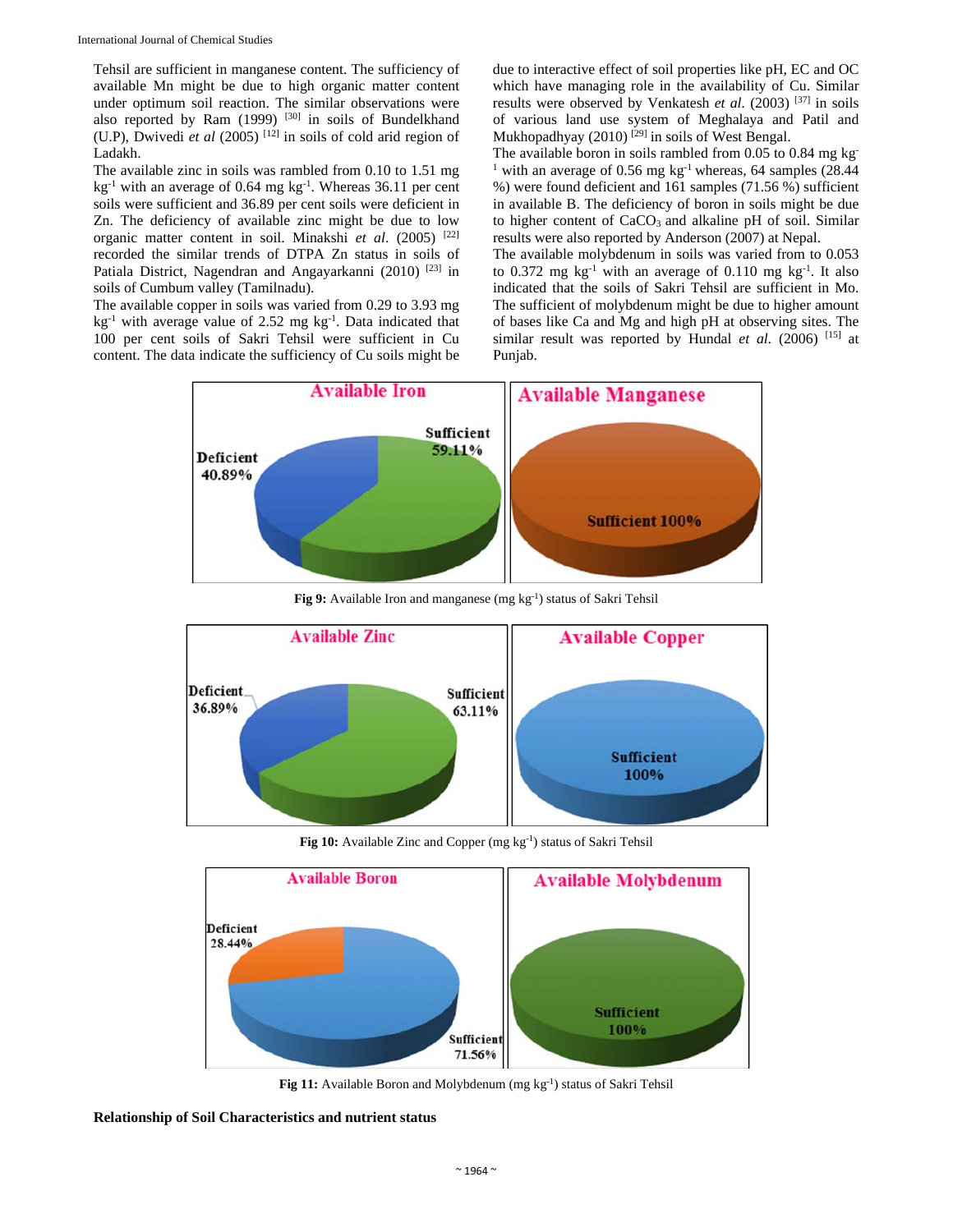| <b>Chemical properties Available nutrients</b> | pН         | EC        | OC       | CaCO <sub>3</sub> |
|------------------------------------------------|------------|-----------|----------|-------------------|
| N                                              | $-0.042$   | 0.093     | 0.049    | 0.105             |
| P                                              | $0.141*$   | 0.006     | $-0.056$ | $-0.023$          |
| K                                              | 0.106      | 0.021     | $-0.012$ | 0.089             |
| Ca                                             | 0.112      | $-0.002$  | 0.079    | $-0.045$          |
| Mg                                             | $-0.062$   | $-0.043$  | $-0.036$ | $-0.111$          |
| S                                              | 0.008      | $-0.046$  | 0.018    | $-0.026$          |
| Fe                                             | $-0.484**$ | $-0.033$  | $-0.011$ | $-0.024$          |
| Mn                                             | 0.046      | $-0.150*$ | 0.010    | $-0.019$          |
| Zn                                             | $-0.355**$ | 0.016     | $-0.011$ | 0.058             |
| Cu                                             | $-0.184**$ | 0.001     | $-0.105$ | 0.014             |
| B                                              | $-0.349**$ | $-0.011$  | 0.046    | 0.035             |
| Mo                                             | 0.029      | $-0.039$  | $-0.021$ | 0.062             |

**Table 1:** Correlation of soil properties with available nutrients

(\* Significant at 5% level, **\*\*** Significant at 1% level)

# **Correlation of soil pH with available nutrients**

The pH of the soils revealed Significant and non- significant correlation with available macro and micro nutrients. pH of the soil was significantly and positively correlated with available  $P(r=0.141^*)$ . It shows that P is directly proportional to the pH, similar result found to Shinde *et al.* (2014) [32] at Udgir tehsil of Latur district. pH is highly significant and negative correlation with Fe  $(r=-0.484**)$  followed by Zn  $(r=-0.484**)$ 0.355\*\*), B (r=-0.349\*\*) and Cu (r=-0.184\*\*). It can be observed that Iron and micronutrients are decrease with the increase in pH of the soil. pH also non-significantly negative correlated with Mg (-0.062) and available N and nonsignificantly positive correlated with K (0.106), Ca (0.112), S (0.008), Mn (0.046) and Mo (0.029). pH is negatively significantly correlated with Zn. The same was also found by Katkar *et al*. (2013) [18] at Wardha, Maharashtra and Ali and Lakhan (2013)<sup>[2]</sup> in soils of Aligarh District of Uttar Pradesh. The positive relation between pH and Mo was found by Adhikari and Patel (2013)<sup>[1]</sup> in selected Benchmark soils of India.

## **Correlation of Electrical conductivity with available nutrients**

Soil EC was negatively and significantly correlated with available Mn (r=-150\*). The EC Also was non-significantly correlated with all macro and micro nutrients. Non-significant positive correlation of EC was observed with available N (0.093), P (0.006) K (0.021), Zn (0.016) and Cu (0.001.) The correlation between EC with each of exchangeable Ca (- 0.002) and Mg (-0.043), available S (-0.046), Fe (-0.033), B (- 0.011) and Mo (-0.039) were negative and non-significant. The similar results were recorded by Chaudhari *et al.* (2012) and reported that available N has shown positive significant correlation with electrical conductivity and there was positive but not-significant correlation with available K and exchangeable Mg in sandy loam soils of Haridwar. Mali *et al.*  $(2002)$ <sup>[21]</sup> studied the negative correlation of available Fe and Mn with EC of soil paste extract but it was not statistically significant, available Zn and Cu were not shown any significant correlation with EC of soil.

### **Correlation of organic carbon with available nutrients**

 Organic carbon was non-significantly correlated with macro and micro nutrients. Organic carbon showed positive nonsignificant correlation with available N (0.049), exchangeable Ca (0.079), S (0.018) Mn (0.010), and B (0.046). Organic carbon has shown non-significantly negative correlation with available P (-0.056), K (-0.012), exchangeable Mg (-0.036), Fe (-0.011), Zn (-0.011), Cu (-0.105) and Mo (-0.021). The relationship between organic carbon and available phosphorus might be due to the presence of more than 50% of P in organic forms and after decomposition of organic matter as humus is formed which forms complex with Al and Fe and that is protective cover for P fixation with Al and Fe thus reduce Phosphate fixation. The similar results were found by Singh and Rathore  $(2013)$  <sup>[33]</sup>, they reported the positively non-significant correlation of available P, K, Zn and Cu with organic carbon whereas, available Fe and Mn were negatively non-significant correlated with organic carbon in Aravalli mountain ranges and Malwa Plateau of Pratapgarh, Rajasthan, India.

#### **Correlation of CaCO3 with available nutrients**

All available nutrients were non-significantly correlated with  $CaCO<sub>3</sub>$ . The value of  $CaCO<sub>3</sub>$  shown positively non-significant correlation with available N  $(0.105)$ , K  $(0.089)$ , Zn  $(0.058)$ , Cu  $(0.014)$ , B  $(0.035)$  and Mo  $(0.062)$  while negative nonsignificant correlation with available P (-0.012), exchangeable Ca (-0.045) and Mg (-0.111), available S (-0.026), Fe (-0.024) and Mn (-0.019). Similar result was found by Indulkar *et al*.  $(2007)$  <sup>[16]</sup>, they stated that the available P shown negative significant correlation with CaCO3. Chaudhari *et al*. (2012) observed that available N did not show any significant correlation with CaCO<sub>3</sub> content of soil in sandy loam soils of Haridwar. Mali *et al.* (2002)<sup>[21]</sup> recorded that there was no any significant correlation between available Cu and CaCO<sub>3</sub> in salt affected soils. Minakshi *et al*. (2005) [22] studied the spatial distribution of micronutrients in soils of Patiala District, and reported that  $CaCO<sub>3</sub>$  had shown positive correlation with Mn, Cu while, negatively with Fe, Zn. The negatively significant relation of CaCO<sub>3</sub> and available sulphur found by Pandey *et al.* (2013) <sup>[26]</sup> at Dewas District of Madhya Pradesh. The CaCO<sub>3</sub> is Positive correlated with Cu observed by Sood *et al*. (2009) [35] at Punjab.

#### **Conclusion**

From the study, it can be concluded that, soils of Sakri Tehsil are have wide variation in chemical nature and nutrient status, it is because of rainfall variation, temperature, natural vegetation, parent material and agricultural management practices of soil.

#### **References**

1. Adhikari T, Patel KP. Molybdenum status in selected benchmark soils of India and Its relationship with soil properties. J. Indian Soc. Soil Sci. 2013; 61(3):253-257.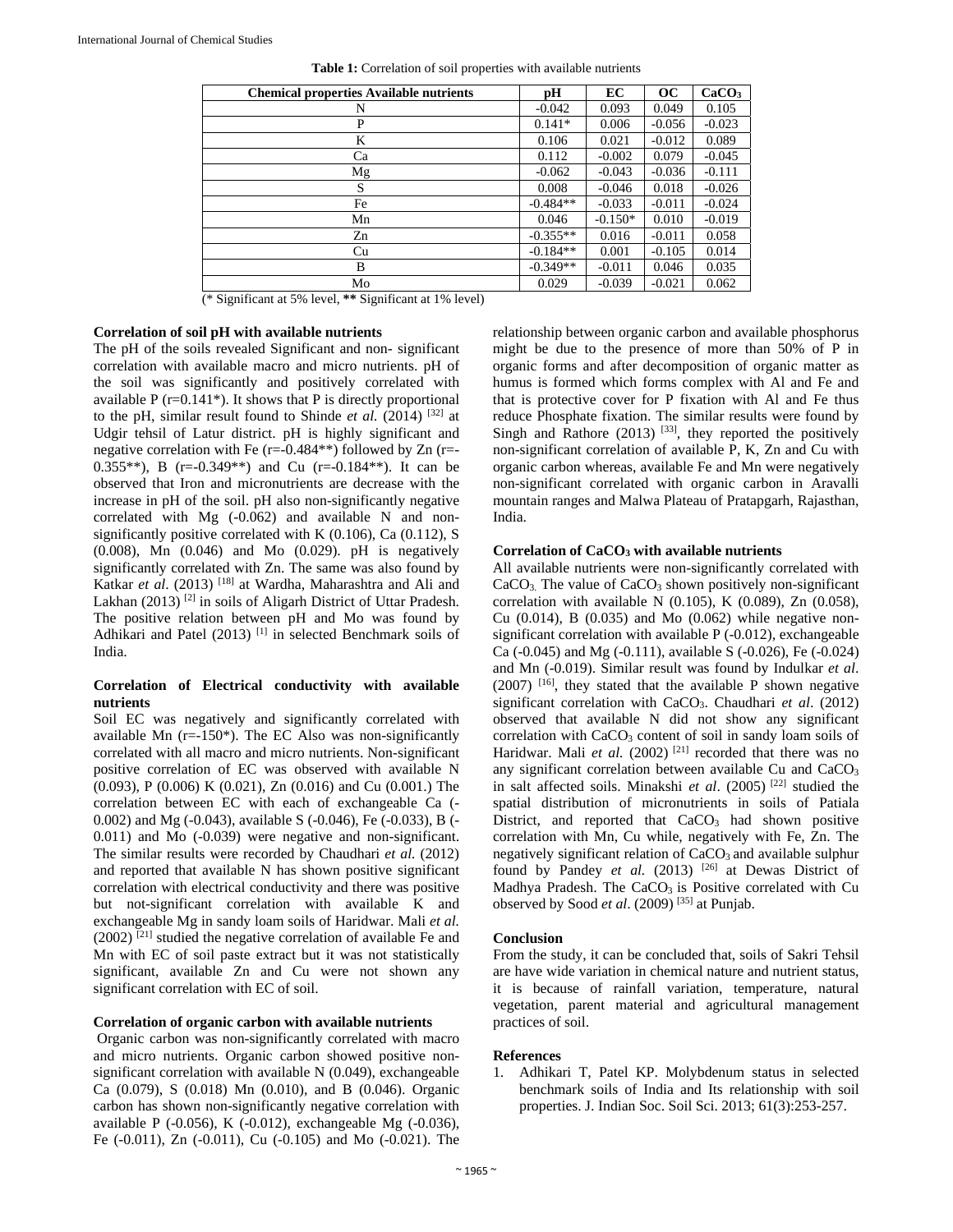- 2. Ali J, Lakhan R. Micronutrient status of alluvial soils and their relationship with soil characteristics. Annals of Plant and Soil Research. 2013; 15(1):79-80.
- 3. Alison LE, Moodie CD. Carbonate *In:* Methods of Soil Analysis. Chemical and Microbiological Properties. Part-II Black C.A. (Ed.). Am. Soc. Agron. Inc. Madison, Wisconsin, USA. 1965; 1387-1388.
- 4. Andersen P. A Review of micronutrient problems in the cultivated soil of Nepal. Mountain Research and Development. 2007; 27(4):331-335.
- 5. Balpande HS, Challa O, Prasad J. Characterization and classification of grape growing soils in Nasik District, Maharashtra*.* J. Indian Soc. Soil Sci. 2007; 55(1):80-83.
- 6. Bingham FT. Boron in A. L. Page (ed.) Methods of Soil Analysis. Part-2. Agronomy. Am. Soc. of Agron. Inc. Soil Sci. Soc. Am., Inc. Madison, Wisconsin, U.S.A. 1973; 9:431-447
- 7. Chase P, Singh OP. Soil Nutrients and Fertility in Three Traditional Land Use Systems of Khonoma, Nagaland, India. Resources and Environment. 2014; 4(4):181-189.
- 8. Chaudhari RD, Kadu PP. Assessment of fertility status of the soils of Dhule tehsil of Dhule district. Paper presented in state level seminar on 'Soil health enhancement for food and environmental security' organized by PCISSS, at Marathwada Agril. Univ. Parbhani, 2007, 2.
- 9. Chaudhary DR, Shukla LM. Boron status of arid soils of western Rajasthan in relation to their characteristics. J. Indian Soc. Soil Sci. 2004; 52(2):194-196.
- 10. Deshmukh KK. Studies on chemical characteristics and classification of soils from Sangamner area, Ahmednagar District, Maharashtra, India. Rasayan J. Chem. 2012; 5(1):74-85.
- 11. Dhage AR, Mane SR, Adsule RN. Available micronutrients in the soils of Shevgaon tehsil (Ahmednagar Dist.) in relation to soil characteristics. J. Maharashtra agric. Univ. 2000; 25(1):97-98.
- 12. Dwivedi SK, Shrama VK, Bhardwaj V. Status of available nutrients in soils of cold arid regions of Ladakh. J. Indian Soc. Soil Sci. 2005; 53(3):421-423.
- 13. Ghuge SD. Fertility status of sugarcane growing soils under Balaghat Shetkari Co-operative sugar factory, Ujana. M.Sc. (Agri) Thesis submitted to Marathwada Agriculture University., Parbhani. (M.S,) India, 2002.
- 14. Hoffman WM, Shapiro H. Some observation on the Versenate Method for calcium and magnesium in agricultural liming material. J. Assoc. off. Agric. Chem. 1954; 37:966-971.
- 15. Hundal HS, Rajkumar, Dhanwindar Singh, Machandra JS. Available nutrient and heavy metal status of soils of Punjab, North-west India. J. Indian Soc. Soil Sci. 2006; 54(1):50-56.
- 16. Indulkar BS, Shinde YR, Patil SR. Status of macro and micronutrients in some soils of Deoni Tehsil of Latur District. Paper presented in state level seminar on soil health enhancement for food and environmental security, organized by PCISSS, at Marathwada Agril. Univ. Parbhani, 2007, 3.
- 17. Jackson ML. Soil Chemical Analysis, prentice Hall of India. Pvt. Ltd., New Delhi, 1973, 498.
- 18. Katkar RN, Lakhe SR, Kharche VK, Laharia GS, Sadavarte SG, Chaudhari RD *et al*. Micronutrient mapping in soils of Wardha District, Maharashtra. Agropedology. 2013; 23(2):113-117.
- 19. Lindsay WL, Norvell WA. Development of DTPA soil test of Zn, Fe, Mn, and Cu. Soil Sci. Soc. Am. J. 1978; 42:421-428.
- 20. Mahashabde, Jyoti P, Patel S. DTPA Extractable micronutrients and fertility status of soil in Shirpur Tehsil Region. International Journal of Chem. Tech. Research. 2012; 4(4):1681-1685.
- 21. Mali CV, Ismail S. Characterization and Fertility Status of Marathwada Soils, Sulphur and Micronutrients in Soil Resource Inventory of Marathwada, Department of Agricultural Chemistry and Soil Science, MAU, Parbhani, 2002, 72-87.
- 22. Minakshi NS, Nayyar VK, Sharma PK, Sood AK. Spatial distribution of micronutrients in soils of Patiala District. J. Indian Soc. Soil Sci. 2005; 53(3):324-329.
- 23. Nagendran A, Angayarkanni A. Vertical distribution of DTPA-extractable micronutrients in soils of Cumbum valley, Tamil Nadu. Agric. Sci. Digest. 2010; 30(2):79- 84.
- 24. Nayak AK, Chinchmalatpure AR, Gururaja Rao G, Verma AK. Swell-shrink potential of Vertisols in relation to clay content and exchangeable sodium under different ionic environment. J. Indian Soc. Soil Sci. 2006; 54(1):1- 5.
- 25. Nelson DW, Sommer LE. Total carbon and organic matter. In: Methods of Soil Analysis part-II. Page, A.L. (Ed.). Agron. Mono. No. 9 Am. Soc. Agron. Madison, Wisconsin, 1982, 185-187.
- 26. Pandey Ankita, Laxmi, Tiwari RJ, Sharma RP. Distribution of available macro and micronutrients in soils of Dewas District of Madhya Pradesh. Technofame-A Journal of Multidisciplinary Advance Research. 2013; 2(2):108- 114.
- 27. Panse VG, Sukhatme PV. Statistical method of agricultural Workers. ICAR, New Delhi, 1985, 143-147.
- 28. Patel PL, Patel NP, Patel PH, Gharekhan Anita. Study of basic soil properties in relation with micronutrients of Mandvi Tehsil near Coastal Region of Kutch District. International Journal of Science and Research. 2014; 3(6):26-28.
- 29. Patil R, Mukhopadhyay D. Forms of soil acidity and the distribution of DTPA extractable micronutrient in some soils of West Bengal (India). 19<sup>th</sup>World Congress of Soil Science, Bribane, Australia, 2010, 458-460.
- 30. Ram J, Singh SP, Gopal R. Available micronutrient in relation to soil properties in the soils of Bundelkhand. J. Maharashtra agric. Univ. 1999; 24(1):112-114.
- 31. Shinde LV, Phalke GB. Chemical composition of soil from Godavari basin of Beed (M.S.) India. Bioscience Discovery. 2013; 5(1):15-18.
- 32. Shinde YR, Indulkar BS, Waghmare MS. Soil nutrient index of available N, P and K in soils from Udgir Tehsil of Latur District. Bulletin of Pune and applied Sciences-Chemistry. 2014; 33c(1, 2):21-26.
- 33. Singh DP, Rathore MS. Available nutrients status and their relationship with soil properties of Aravalli mountain ranges and Malwa Plateau of Pratapgarh, Rajasthan, India. African. J. Agri. Res. 2013; 8(41):5096- 5103.
- 34. Soltanpour PN, Schwab AP. A new test for simultaneous extraction of macro and micronutrients in alkaline soils. Commun. Soil Sci. Pl. Anal. 1977; 8(3):195-207.
- 35. Sood A, Sharma PK, Tur NS, Nayyar VK. Micronutrient status and their spatial variability in soils of Muktsar